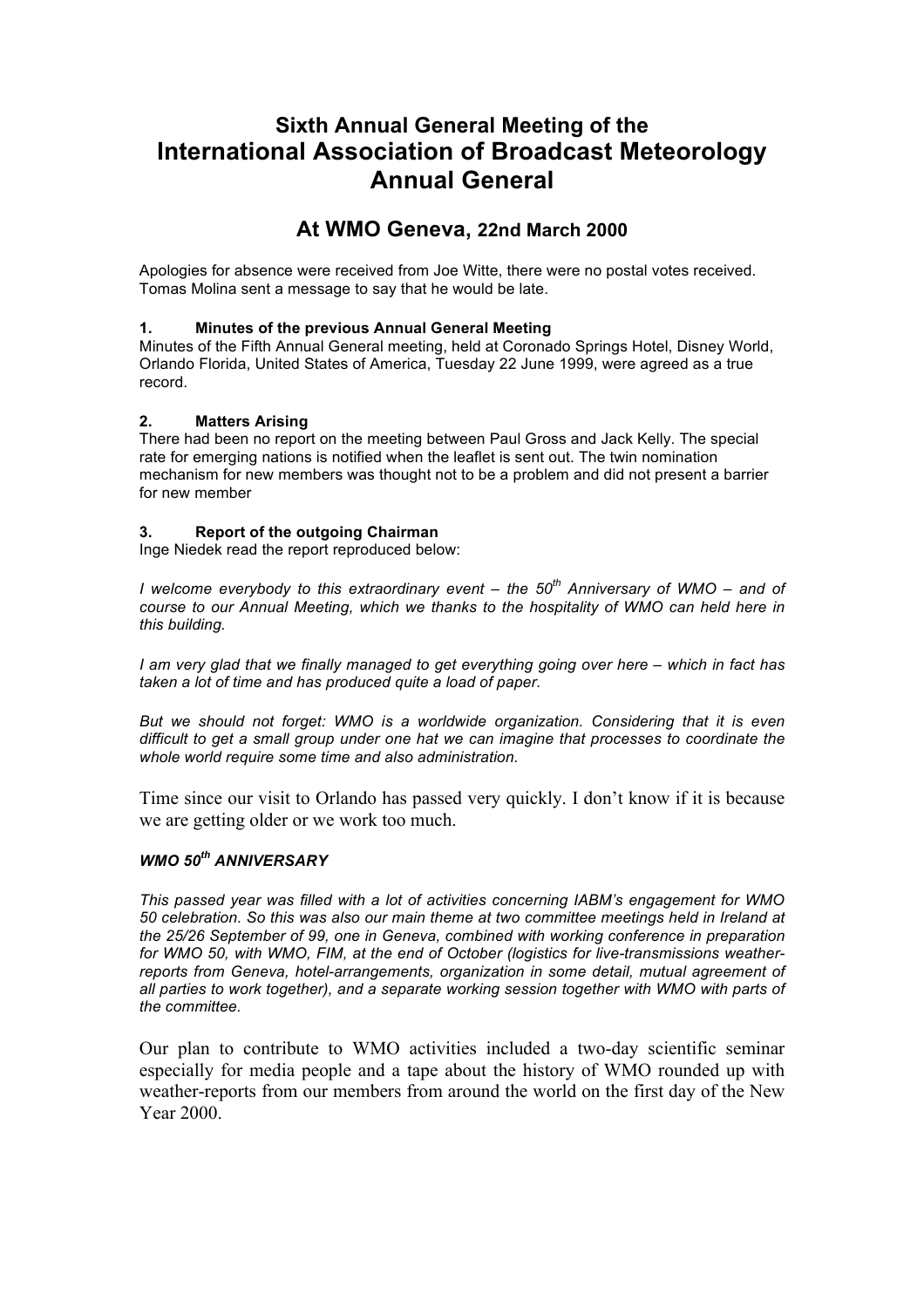On the committee meeting in Dublin we developed a first plan for the scientific media seminar with potential speakers and themes, also a draft treatment has been worked out for the production of a tape for WMO 50.

Non of our ideas could be realized entirely – mainly because of lack of money to finance such a production, and organizational problems with FIM planning-strategies with no common sense in the background. So the media-conference shrunk to half a day.

Thanks to the time-investment of Paul Gross, he has finally contributed to the tape about WMO history which could be used for media reports.

And a special "thank you" to Philippe Jeanneret who invested quite a lot of time and work in the preparation and coordination of the life broadcasts from Geneva.

#### *FURTHER ACTIVITIES:*

*In November 99 a WMO group on Public Weather Services visited ZDF and took the chance to see how our weather-department works and to discuss some issues about media and weather. I hope in this context we could contribute to a better understanding of the of weather being an international subject and not only a local one.* 

*In January 2000 I was invited from NOAA to a workshop on International Meteorological Cooperation with emphasis on the communication of warnings. Again a very positive experience with high officials from the meteorological and scientific world. A lot of important aspects could be worked out in groups (more about this workshop in the next newspaper). From these workshops important ideas can get on it's way to a bigger community. The media was in my opinion a little underrepresented.* 

*But in general I can say that IABM has contributed in WMO to the fact that there are nowadays some groups in the domain of Public Weather Services (Commission of Basic Systems) working to a great portion with media issues. There will be a working-group "Satellites" in July where we - through the DWD - can give an input about the use of satellite data. Gerald Fleming participates in a WMO-expert-team on Media Issues,*

#### *SEMINAR ON FUTURE SATELLITE PROGRAMMS FROM EUMETSAT:*

*IABM received an invitation to attend a seminar about the future satellite programs. These seminars normally would be only for members of the Met Services. So this was another little step to get more involved also in activities from which we can benefit for our members. Rainer Beckert from Germany attended. (see his report in the last newspaper)* 

#### *TRAINING CERTIFICATE:*

*In Germany are activities under way from the German Meteorological Society to work on a type of certification also for broadcast meteorology and private companies. The project has just begun, but 2 representatives from IABM (Dieter Walch, and myself) are in the working group.* 

#### *WEB SIDE:*

*Our WEB-side has improved very much, our members can benefit from a huge collection from addresses of Met services and others to look for valuable information. (John Teather will let us know more about that matter.*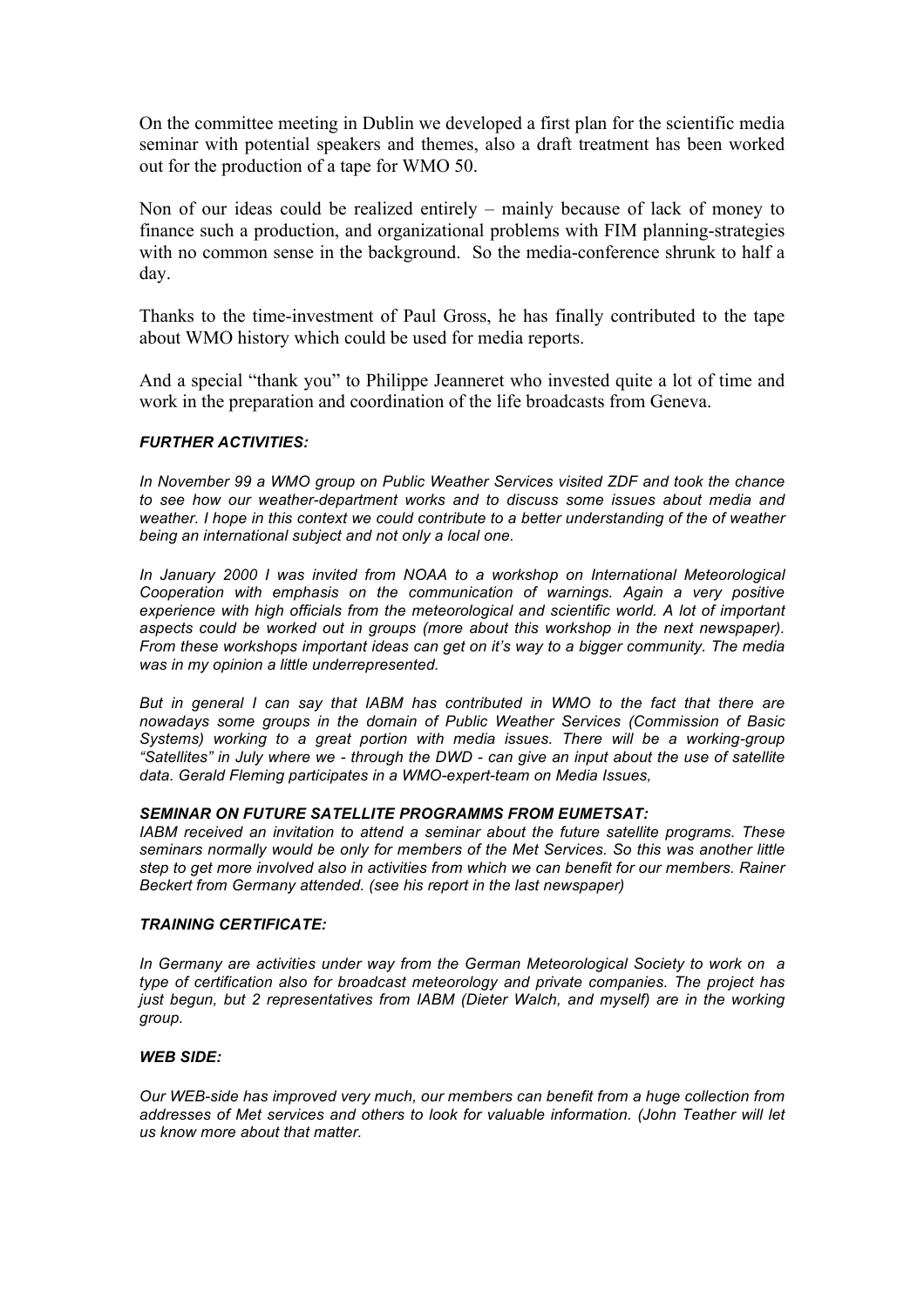*So far to my report of the past year. I will now briefly draw your attention to some future targets we might work on:* 

*Improve Internet Sources Improve Cooperation with Met Services Improve Relations with the TV industry Get workshops more involved with media Plan scientific media conference with WMO Get more members Have better communication about disasters and extremes*

*And with my final words I would like to say especially thank you to our committee members who have supported me in most of these questions and have been of great help throughout the year.*

## **4. Report of the outgoing Honorary Secretary**

John Teather reported that membership is currently 102. We need to recruit more. Noted the problem with committee meeting regularly and much time this year was wasted by WMO50. Email as an easy means of keeping members up to date was discussed. JT to write to those who have not notified email addresses. JT to send bouncebacks to GF to deal with. It was agreed that the member's only part of the web site would cease. The newsletter will cease and the editorial effort will be transfered to the content of the web site.

## **5. Report of the outgoing Treasurer**

Gerald Fleming presented the accounts:

## **Income / Expenditure for 1999 (In U.S. Dollars)**

| <b>Carried Forward from 1997</b> |      |      | 1914 |      |
|----------------------------------|------|------|------|------|
| Income                           |      |      |      |      |
| Interest                         | 40   |      |      |      |
| Corporate (4 x \$500)            | 2000 |      |      |      |
| Individual (50 x \$75, 2 x \$25) | 3800 |      | 5840 | 7754 |
| <b>Expenditure</b>               |      |      |      |      |
| IABM News (3 Editions)           |      |      |      |      |
| Editorial                        | 1445 |      |      |      |
| Printing                         | 531  |      |      |      |
| Mailing                          | 249  | 2225 |      |      |
|                                  |      |      |      |      |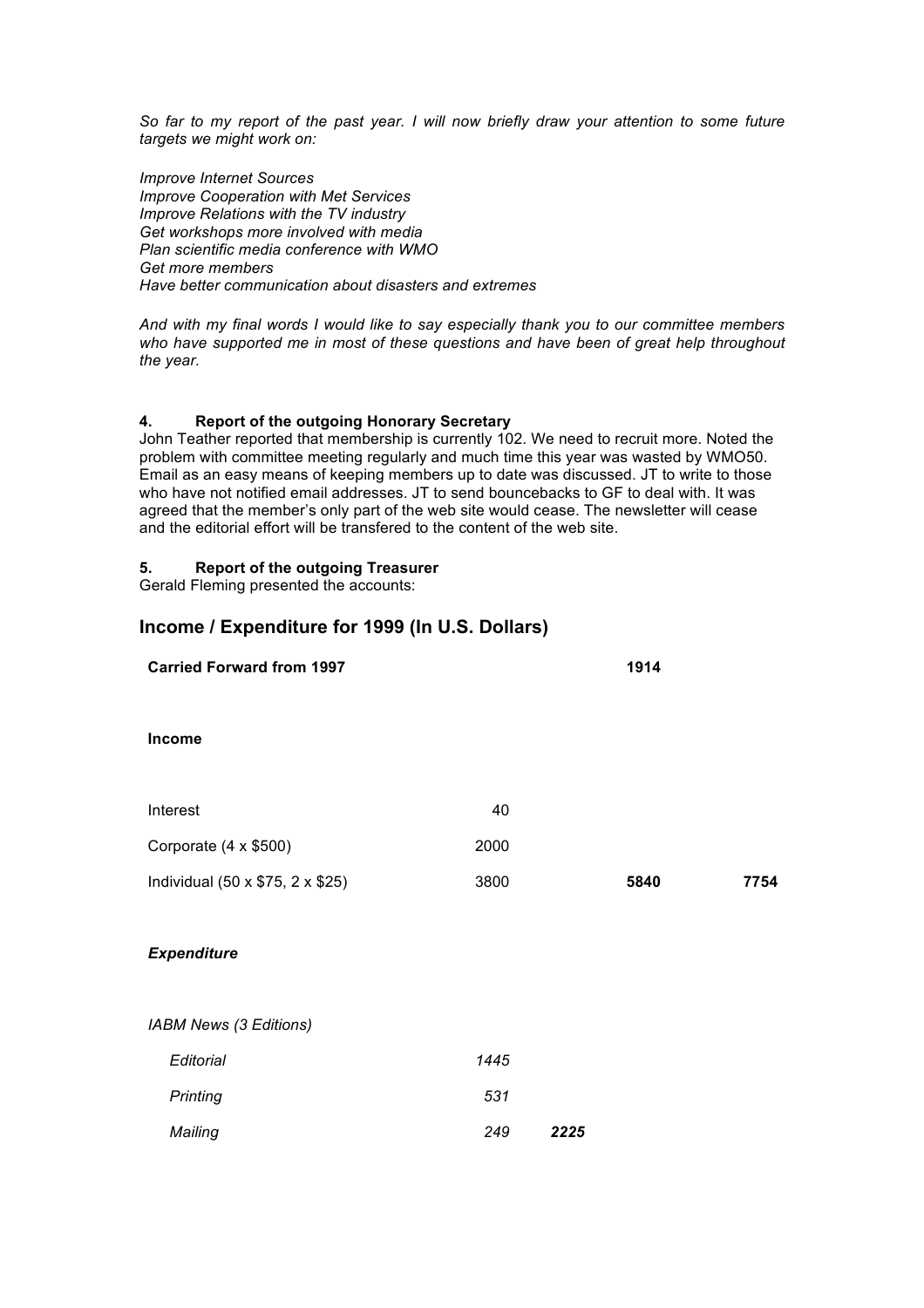*Brochure - Design and Printing 1083*

| <b>Registration Fees</b>                                                                                                                    | 393         |      |      |      |
|---------------------------------------------------------------------------------------------------------------------------------------------|-------------|------|------|------|
| Webmaster / 12 Months                                                                                                                       | 2142        | 2535 |      |      |
|                                                                                                                                             |             |      |      |      |
| Stationary                                                                                                                                  | 16          |      |      |      |
| <b>Other Mailings</b>                                                                                                                       | 58          |      |      |      |
| Credit card commission                                                                                                                      | 117         |      |      |      |
| <b>Bank charges</b>                                                                                                                         | 43          |      |      |      |
| <b>Committee Expenses</b>                                                                                                                   | 362         | 596  | 6439 | 6439 |
|                                                                                                                                             |             |      |      |      |
| <b>Excess of expenditure over income</b>                                                                                                    |             |      | 599  |      |
|                                                                                                                                             |             |      |      |      |
| In account, Dec 31st 1999                                                                                                                   |             |      |      | 1315 |
|                                                                                                                                             |             |      |      |      |
| Made up as follows:                                                                                                                         |             |      |      |      |
|                                                                                                                                             |             |      |      |      |
| Current Account (IR£280.68)                                                                                                                 |             |      |      | 373  |
| Deposit Account (in US\$)                                                                                                                   |             |      |      | 942  |
|                                                                                                                                             |             |      |      |      |
| N.B. Compiled using the following exchange rates:<br>$US$1.33 = IRE1.00$                                                                    |             |      |      |      |
| Notes:<br>One member pre-paid 1999 subs in 1998.                                                                                            |             |      |      |      |
| The tabled accounts were accepted.                                                                                                          |             |      |      |      |
| 6.<br><b>Election of Directors and Officers.</b><br>The following nominations had been received for the election of Directors and Officers. |             |      |      |      |
| Chairman                                                                                                                                    | Inge Niedek |      |      |      |

- Treasurer Gerald Fleming
- Vice-Chairman Bill Giles